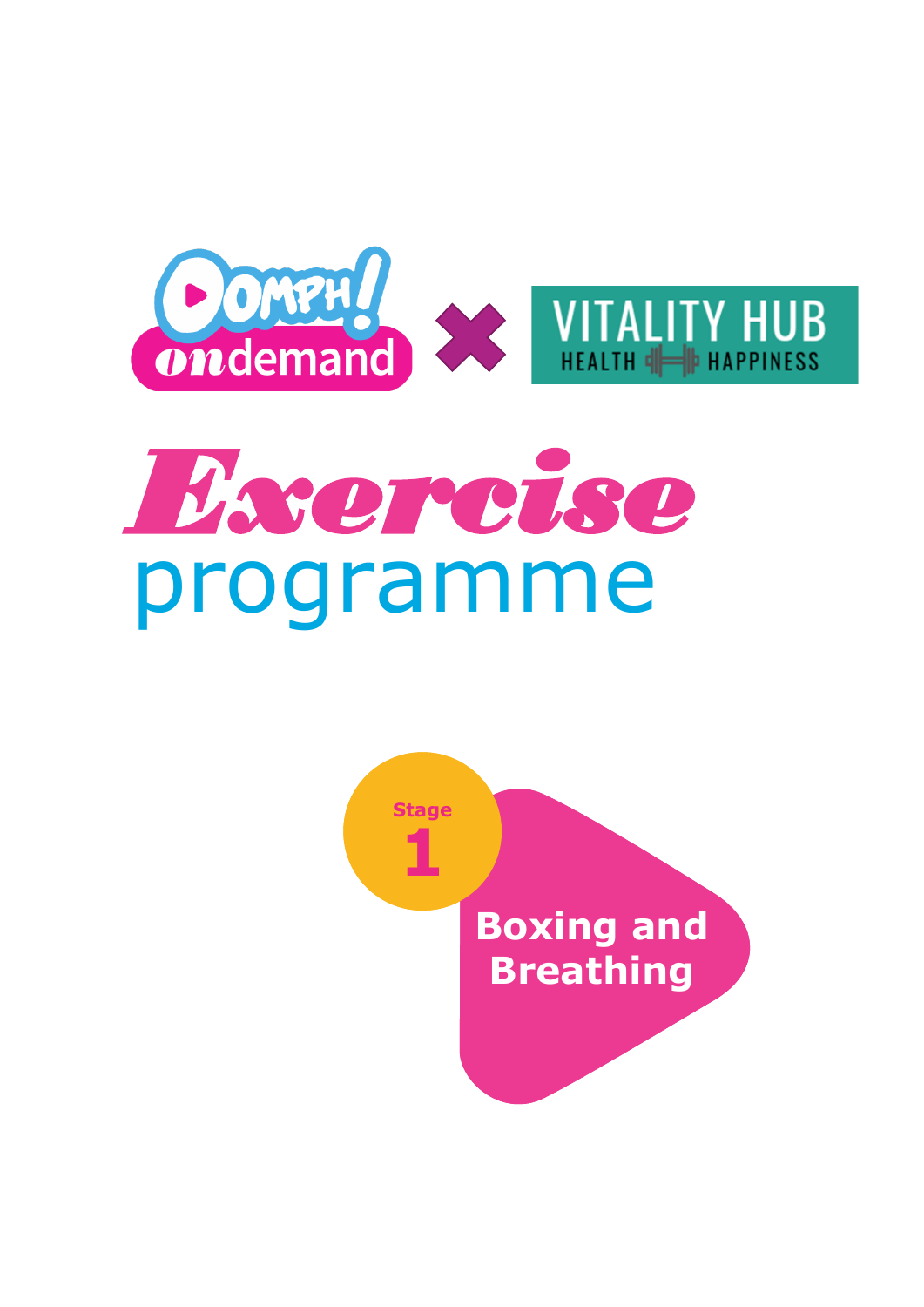## Stage 1 Exercises

1

## **Boxing & Breathing**

*Repeat this exercise plan twice. Make sure to warm up first and cool down after with gentle stretching!*



#### **Breathing whilst exercising**

Focus on DEEP, SLOW and CONTROLLED breathing pace throughout the session.

2





### **Forward Jabs** *– 20 seconds on, 10 seconds off x 3*

Start with both hands up at your chin. Lift one arm forward, meanwhile the other tucks in by your chest. Repeat this at a fast pace, alternating each second.

VITALITY HUB

HEALTH <a>
HEALTH <a>
HEALTH <a>
HEALTH <a>
HEALTH <a>
HEALTH <a>
HEALTH <a>
HEALTH <a>
HEALTH <a>
HEALTH <a>
HEALTH <a>
HEALTH <a>
HEALTH <a>
HEALTH <a>
HEALTH <a>
HEALTH <a>
HEALTH <a>
HEALTH <a>
HEALTH <a>
HEALTH <a>
HE

*Guidance notes:* **Slow and controlled movements Rest for 10-12 seconds in-between each movement**